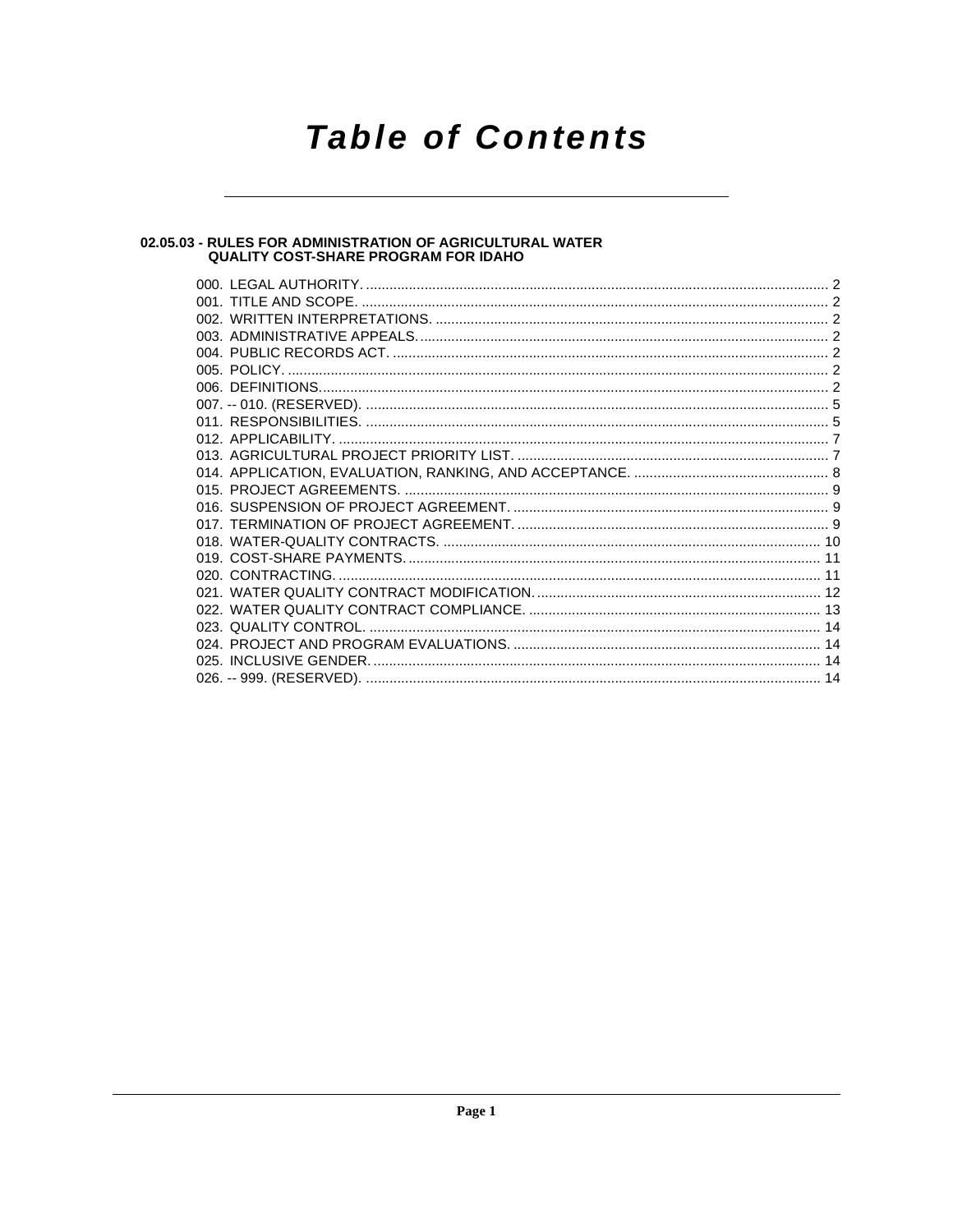#### **IDAPA 02 TITLE 05 CHAPTER 03**

#### **02.05.03 - RULES FOR ADMINISTRATION OF AGRICULTURAL WATER QUALITY COST-SHARE PROGRAM FOR IDAHO**

#### <span id="page-1-1"></span><span id="page-1-0"></span>**000. LEGAL AUTHORITY.**

This chapter is being adopted under the legal authority of Title 22, Chapter 27, Idaho Code.  $(4-5-00)$ 

#### <span id="page-1-2"></span>**001. TITLE AND SCOPE.**

**01.** Title. The title of this chapter is IDAPA 02.05.03, "Rules for Administration of Agricultural Water Cost-Share Program for Idaho". (4-5-00) Quality Cost-Share Program for Idaho".

**02. Scope**. These rules shall govern the procedures and requirements for establishing, implementing, and administering a state cost-share program for providing financial assistance to eligible applicants to reduce or control agricultural nonpoint source water pollution. (4-5-00) control agricultural nonpoint source water pollution.

#### <span id="page-1-3"></span>**002. WRITTEN INTERPRETATIONS.**

There are no written interpretations of these rules. (4-5-00)

#### <span id="page-1-4"></span>**003. ADMINISTRATIVE APPEALS.**

| Hearing and appeal rights are set forth in Title 67, Chapter 52, Idaho Code. | $(4-5-00)$ |
|------------------------------------------------------------------------------|------------|
|------------------------------------------------------------------------------|------------|

## <span id="page-1-5"></span>**004. PUBLIC RECORDS ACT.**

The records associated with this chapter are subject to Title 9, Chapter 3, Idaho Code, to the extent these documents are not confidential pursuant to Section 63-3076 or 9-340, Idaho Code. (4-5-00) are not confidential pursuant to Section 63-3076 or 9-340, Idaho Code.

#### <span id="page-1-6"></span>**005. POLICY.**

It is the policy of the Idaho Soil Conservation Commission and Idaho State Department of Agriculture to jointly administer the Agricultural Water Quality Cost-Share Program for the purpose of conserving and enhancing the quality and value of the water resources of the State of Idaho by financing agricultural and grazing conservation improvements for eligible applicants. It is also the policy and intent of the Idaho Soil Conservation Commission to work through soil conservation districts in providing local program delivery. The Idaho Soil Conservation Commission will develop an application schedule and assign a priority ranking for cost-share contracts and projects that will most significantly improve the quality and value of the water resources of the State. (4-5-00) that will most significantly improve the quality and value of the water resources of the State.

#### <span id="page-1-11"></span><span id="page-1-7"></span>**006. DEFINITIONS.**

For the purpose of this chapter the following terms and phrases are used as defined herein:  $(4-5-00)$ 

**01. Administrative Costs**. Fund transfer costs, including allowable costs incurred in contract administration. Administrative costs also include direct and indirect personnel, travel, equipment, material, supply costs, and education outreach activities. (4-5-00) costs, and education outreach activities.

<span id="page-1-9"></span><span id="page-1-8"></span>**02. Administrator**. Administrator of the Idaho Soil Conservation Commission. (4-5-00)

**03. Agriculture Project Priority List**. A prioritized ranking by the Idaho Soil Conservation Commission of approved individual and project sponsored applications that support or address water quality or other<br>environmental concerns and used as a guide for cost-share funding. environmental concerns and used as a guide for cost-share funding.

**04. Application Cycle**. The period and schedule established by the Idaho Soil Conservation Commission for receiving and processing applications for water quality plans or project plans of operation. (4-5-00)

**05. Average Cost**. The reasonable cost of construction, installation, implementation, application and maintenance of a Best Management Practice (BMP) based on actual costs and current cost estimates. (4-5-00)

<span id="page-1-10"></span>**06. Basin Advisory Group (BAG)**. A regional water quality advisory group as defined in Section 39-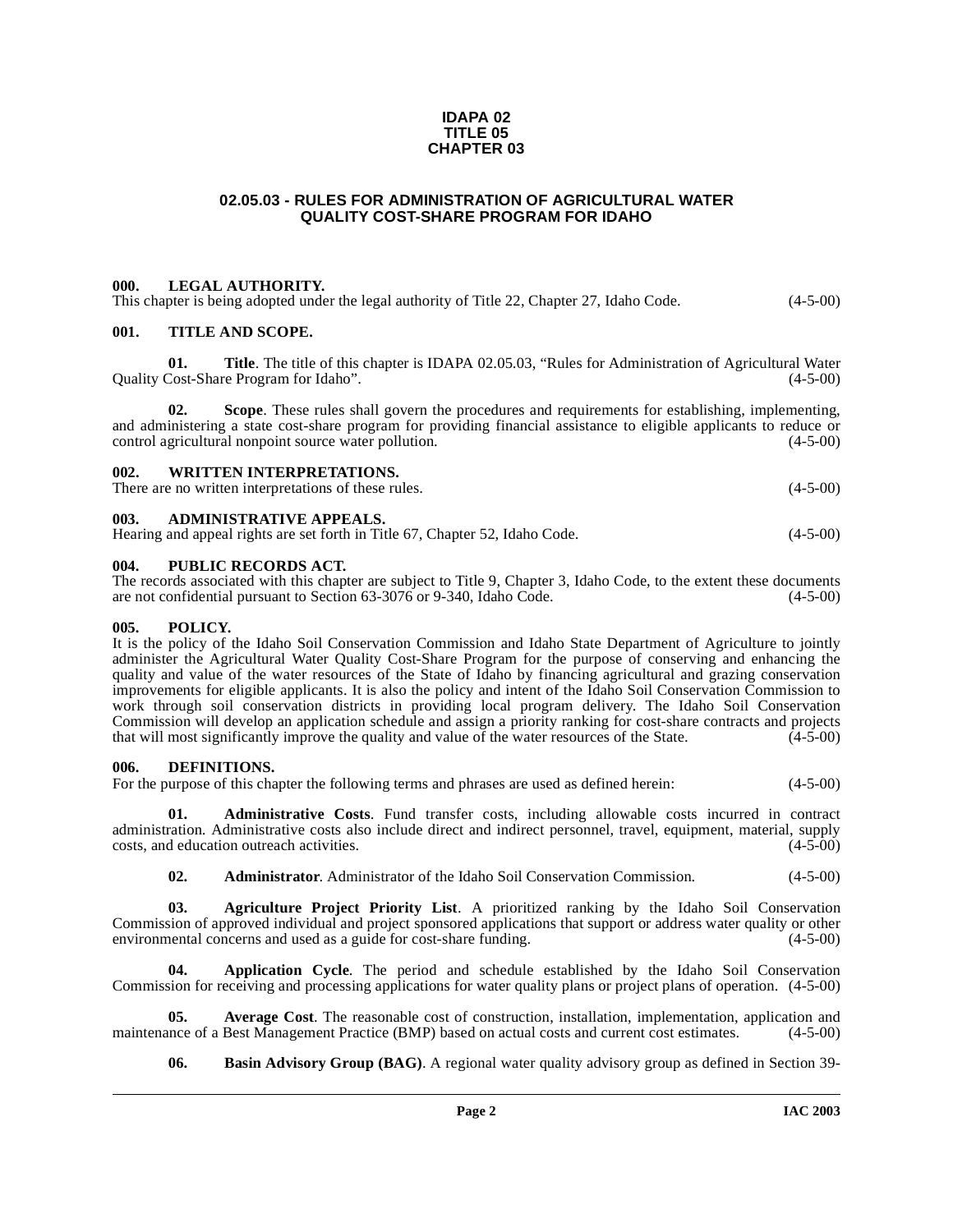## **IDAHO ADMINISTRATIVE CODE IDAPA 02.05.03 - Agricultural Water**

3613, Idaho Code. (4-5-00)

**07. Best Management Practices (BMP)**. A component practice or combination of component practices identified in the Idaho Agricultural Pollution Abatement Plan which is determined to be the most effective, practicable means of preventing or reducing the amount of pollution generated by nonpoint sources. (4-5-00)

**08. BMP Cost**. The amount actually paid or engaged to be paid by the participant for equipment use, materials, and services for installing a BMP not to exceed actual cost, the average cost or specified maximum cost or flat rate as determined by the commission and the conservation district. If the participant uses personal resources, the BMP cost includes the value of personal labor, equipment, and materials calculated at usual, reasonable, and customary rates. Loss of income cannot be considered a BMP cost. (4-5-00) customary rates. Loss of income cannot be considered a BMP cost.

**09. Commission**. The Idaho Soil Conservation Commission as defined in Section 22-2718, Idaho  $\text{Code.}$  (4-5-00)

**10.** Conservation District. A soil (and water) conservation district as defined in Section 22-2717, Idaho Code. (4-5-00) Idaho Code. (4-5-00)

**11. Cost-Share Rate**. The percentage of the BMP cost paid to the participant by the commission or project sponsor. The commission shall establish the cost-share rate. The cost-share rate cannot exceed ninety percent (90%) of the BMP cost. (4-5-00)  $(90\%)$  of the BMP cost.

<span id="page-2-0"></span>**12. Critical Areas Or Sources**. Areas identified by the commission based on recommendations from local entities producing significant nonpoint source pollution impacts or areas deemed necessary for protection or improvement for the attainment or support of beneficial uses. (4-5-00)

**13. Department**. The Idaho State Department of Agriculture as defined in Section 101, Title 22, Idaho (4-5-00)  $\text{Code.}$  (4-5-00)

**14. Director**. The Director of the Idaho State Department of Agriculture. (4-5-00)

**15. Eligible Applicant**. Individual agricultural owner, operator, partnership, corporation, conservation rrigation district, canal company or other agricultural or grazing interests.  $(4-5-00)$ district, irrigation district, canal company or other agricultural or grazing interests.

**16. Eligible Project Areas**[. Agricultural water quality project areas which include water bodies](http://www4.law.cornell.edu/uscode/33/1251.html) identified in the following documents which are hereby incorporated by reference: Idaho's 303(d) list, 33 U.S.C. [Sections 1251 et seq. \(1997\), ground water quality protection areas identified in the Agricultural Ground Water](http://www4.law.cornell.edu/uscode/33/1251.html) Quality Protection Program for Idaho, Section 39-102 et seq., Idaho Code, water bodies identified in the Idaho Agricultural Pollution Abatement Plan pursuant to Section 208 of PL 92-500 (the 1972 Clean Water Act), water [bodies containing habitat for species listed as threatened or endangered under the Endangered Species Act,](http://www4.law.cornell.edu/uscode/33/1251.html) [16 U.S.C.](http://www4.law.cornell.edu/uscode/16/1531.html) Sections 1531 et seq. (1988), and water bodies of special concern. Copies of the referenced documents are available [at the office of the Idaho State Department of Agriculture/ Soil Conservation Commission, 2270 Old Penitentiary](http://www4.law.cornell.edu/uscode/16/1531.html) Road, P.O. Box 790, Boise, Idaho 83701-0790, and the Law Library, Supreme Court Building, 451 W. State Street, [P.O. Box 83720, Boise, Idaho 83720-0051.](http://www4.law.cornell.edu/uscode/16/1531.html) (4-5-00)

**17. Flat Rate**. A method of cost-share based on a dollar-per-unit basis, used where it is difficult to estimate actual cost. (4-5-00)

<span id="page-2-1"></span>**18. Fund Transfer Cost**. The cost of transferring funds from one entity to another. (4-5-00)

**19. Idaho Agricultural Pollution Abatement Plan**. A plan developed by the commission for the State of Idaho pursuant to Section 208 of PL 92-500 (the 1972 Clean Water Act) to manage agricultural nonpoint source pollution. (4-5-00)

**20. Identifiable Units**. Units of an eligible BMP that, when constructed, installed, implemented or can be clearly identified as a segment in the sequence of implementing the BMP.  $(4-5-00)$ applied, can be clearly identified as a segment in the sequence of implementing the BMP.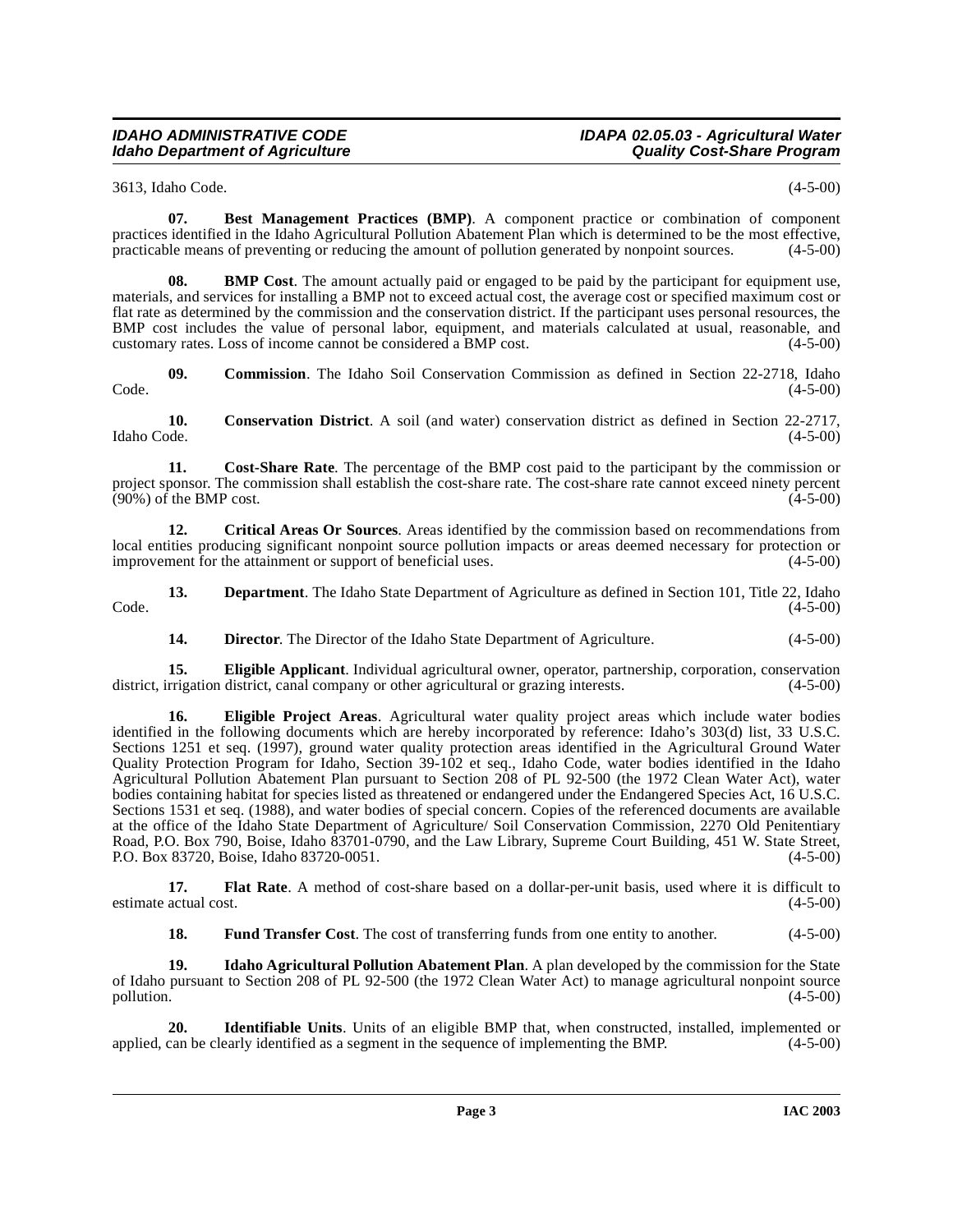## **IDAHO ADMINISTRATIVE CODE IDAPA 02.05.03 - Agricultural Water**<br>IDAPA 02.05.03 - Agricultural Water<br>Quality Cost-Share Program **Idaho Department of Agriculture**

**21. Maximum Cost**. The maximum amount approved by the Commission for BMP costs, on which e rates and matching funds will be calculated. (4-5-00) cost-share rates and matching funds will be calculated.

<span id="page-3-0"></span>**22. Nonpoint Source Pollution**. Water pollution that comes from varied, nonspecific, and diffuse sources and can be associated with the general land disturbing activity that causes the pollution.  $(4-5-00)$ 

**23. Participant**. Individual agricultural owner, operator, partnership, private corporation, conservation district, irrigation district, canal company, or other agricultural or grazing interest approved by the commission for cost-sharing in an eligible project area; or an individual agriculture owner or operator, partnership, or private corporation approved by a project sponsor in an eligible project area.  $(4-5-00)$ 

**24. Participant Matching Funds**. That portion of the costs provided by the participant, including inkind services and/or out-of-pocket expenses for BMP implementation for both cost-shared and non cost-shared<br>BMPs. Matching funds shall not include technical and financial assistance from State sources. (4-5-00) BMPs. Matching funds shall not include technical and financial assistance from State sources.

<span id="page-3-1"></span>**25. Priority Ranking**. A process used by the commission to establish funding priorities. (4-5-00)

**26. Program**. The Agricultural Water Quality Cost-Share Program for Idaho developed in accordance with Sections 22-2728(a)(4) and 22-2728(b), Idaho Code. (4-5-00)

**27. Project**. The total system of planning, including water quality assessment, BMP cost-sharing, technical assistance, and administrative activities as approved and authorized by the Commission in an eligible<br>project area. (4-5-00) project area.

**28. Project Agreement**. The legal document executed by the Commission and a project sponsor identifying terms and conditions by which the project sponsor will conduct an agricultural water quality project.

 $(4 - 5 - 00)$ 

**29. Project Costs**. Those costs associated with planning, water quality assessment, BMP cost-sharing, technical assistance, and administrative activities for participant cost-sharing, or those costs associated with a water quality project approved by the commission in an eligible project area.  $(4-5-00)$ quality project approved by the commission in an eligible project area.

<span id="page-3-2"></span>**Project Life Span**. The duration of the project as specified in the project plan of operation and the project agreement. The project will emphasize short-term one to five (1-5) year implementation contract periods, with a maximum of ten (10) years. (4-5-00)

**31. Project Matching Funds**. Required project matching funds may also include the cost of technical and financial assistance provided by federal agencies and other sources. Matching funds shall not include technical and financial assistance from State sources. (4-5-00)

<span id="page-3-3"></span>**32. Project Plan Of Operation**. The document prepared by the project sponsor with concurrence of the commission setting forth the procedure and schedule for carrying out the project. The project plan of operation shall be part of the project agreement. (4-5-00)

**33. Project Sponsor**. A conservation district, irrigation district, canal company or other agriculture or grazing interest as determined appropriate by the commission that enters into a water quality project agreement with the commission.  $(4-5-00)$ 

<span id="page-3-4"></span>**34. Technical Assistance Costs**. Those costs incurred in the planning and/or implementation of BMPs, water quality monitoring, and the development and implementation of outreach and education activities for an approved participant's water quality plan or for an approved water quality project. (4-5-00) approved participant's water quality plan or for an approved water quality project.

**35. Technical Entity**. The entity(ies) designated by the commission to provide technical assistance and quality control in BMP planning and implementation. (4-5-00)

<span id="page-3-5"></span>**36. Total Maximum Daily Load (TMDL)**. The sum of individual point source and non-point source pollutant loads and natural background expressed in mass/time, toxicity, or other appropriate measure. Section 22-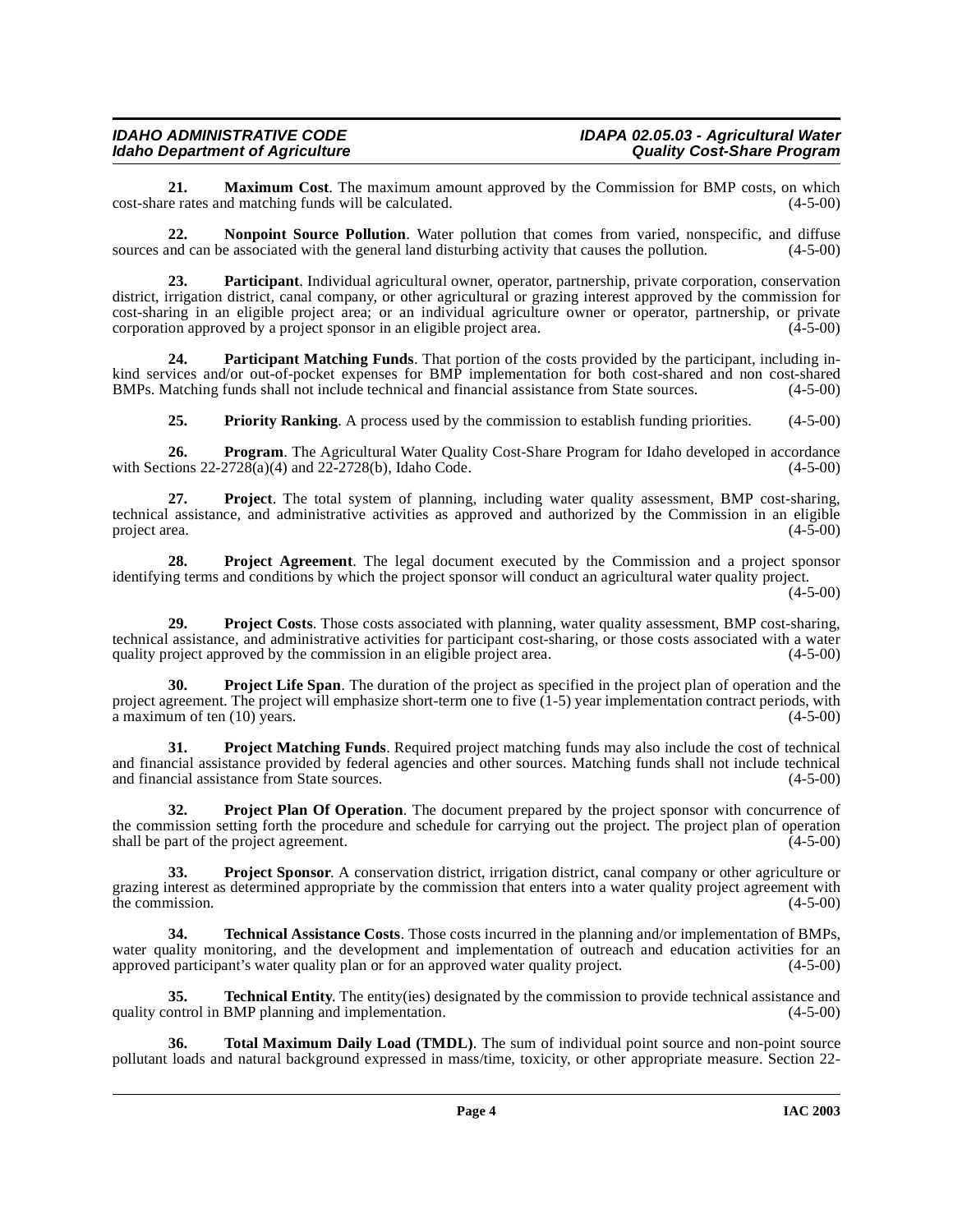## **IDAHO ADMINISTRATIVE CODE IDAPA 02.05.03 - Agricultural Water**

2702(5), Idaho Code. (4-5-00)

**37. TMDL Assessment**. A written assessment of water quality problems and contributing pollutant sources. The TMDL assessment specifies the amount that a pollutant must be reduced to meet water quality standards, allocates pollutant load reductions among pollutant sources in a watershed and provides the basis for taking actions needed to restore a water body. (4-5-00)

**38. TMDL Schedule**. The schedule which the state is required to meet in submitting TMDLs to the nentral Protection Agency (EPA) for approval. Environmental Protection Agency (EPA) for approval.

**39. Water Quality Contract**. The legal document executed by the commission or the project sponsor identifying terms and conditions between the commission or the project sponsor and an individual cost-share participant. (4-5-00) participant. (4-5-00)

**40. Water Quality Plan**. The plan developed cooperatively by the participant, technical agency and the commission or project sponsor which identifies the critical areas and nonpoint sources of water pollution on the participant's operation and sets forth BMPs that may reduce water pollution from these critical areas and sources.

 $(4-5-00)$ 

<span id="page-4-4"></span>**41. Watershed Advisory Group (WAG)**. A local watershed advisory group, as defined in Section 39- 3615, Idaho Code. (4-5-00)

#### <span id="page-4-0"></span>**007. -- 010. (RESERVED).**

#### <span id="page-4-3"></span><span id="page-4-1"></span>**011. RESPONSIBILITIES.**

<span id="page-4-2"></span>

|          | 01.                               | <b>The Commission Shall:</b>                                                                                                                                        | $(4-5-00)$ |
|----------|-----------------------------------|---------------------------------------------------------------------------------------------------------------------------------------------------------------------|------------|
| program; | a.                                | Administer the funds appropriated by the state for the agricultural water quality cost-share                                                                        | $(4-5-00)$ |
|          | b.                                | Assist conservation districts with local program delivery;                                                                                                          | $(4-5-00)$ |
|          | c.                                | Provide technical, financial, administrative, and educational outreach assistance to participants for<br>approved water quality contracts, as funds are available;  | $(4-5-00)$ |
|          | d.                                | Establish and maintain an agricultural water quality project priority list;                                                                                         | $(4-5-00)$ |
|          | е.<br>and water quality projects; | Develop an application process schedule and assign a priority ranking for water quality contracts                                                                   | $(4-5-00)$ |
|          |                                   | Assist in determining cost-share rates for BMPs in consultation with project sponsors, appropriate<br>agencies, and potential recipients;                           | $(4-5-00)$ |
|          | g.                                | Establish methods for project administration and for providing technical assistance to participants;                                                                | $(4-5-00)$ |
|          | h.                                | Review and approve or disapprove project plans of operation for project sponsors;                                                                                   | $(4-5-00)$ |
|          | i.                                | Review and approve or disapprove water quality plans for individual participants;                                                                                   | $(4-5-00)$ |
|          | j.                                | Enter into water quality project agreements with water quality project sponsors;                                                                                    | $(4-5-00)$ |
|          | k.                                | Enter into water quality contracts with individual participants;                                                                                                    | $(4-5-00)$ |
|          |                                   | Evaluate, on an ongoing basis, the effectiveness of each project and the overall program efforts in<br>reducing agricultural and grazing nonpoint source pollution; | $(4-5-00)$ |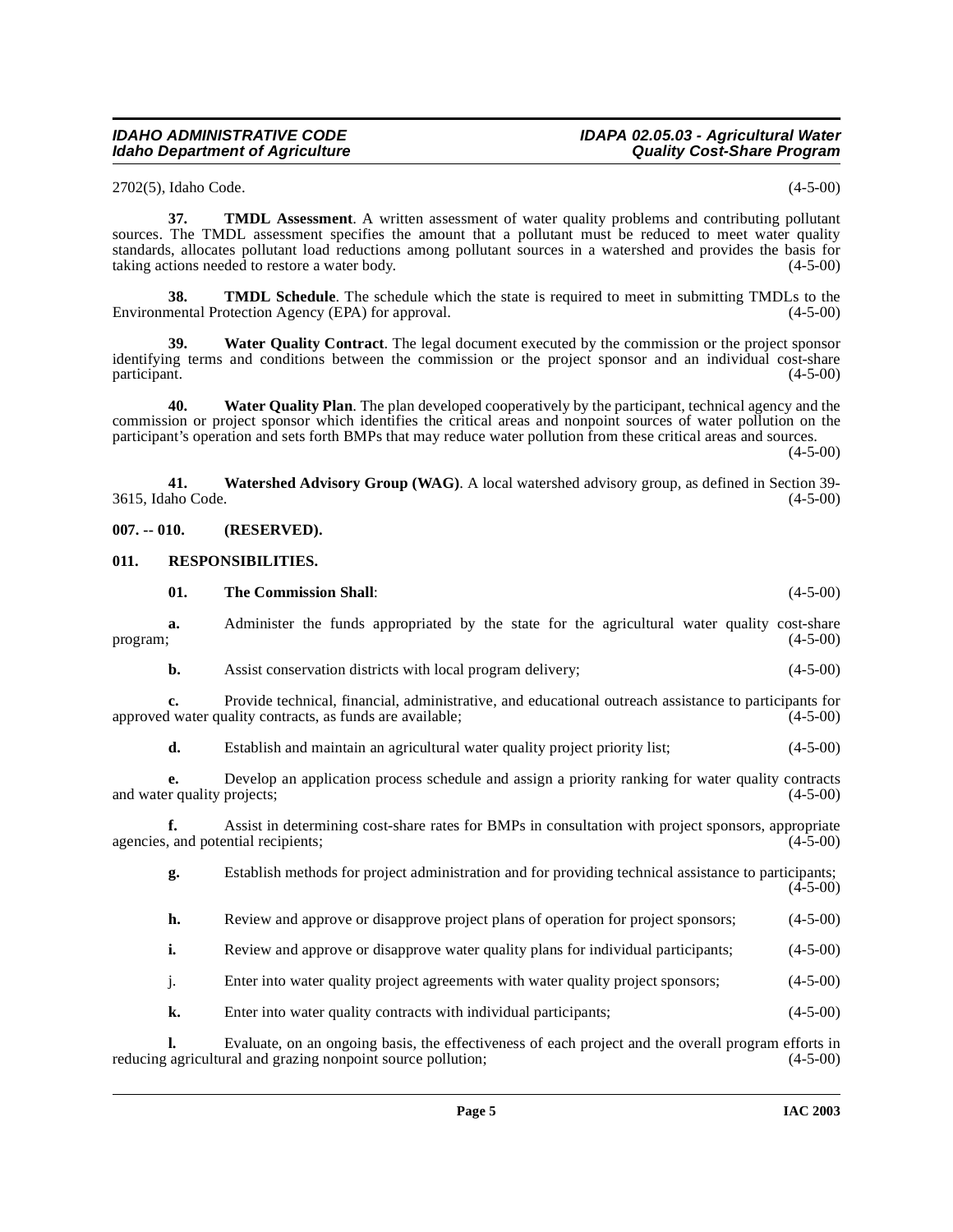<span id="page-5-1"></span><span id="page-5-0"></span>

| Code; and            | m.  | Review project administration and financial management as required by Section 22-2718, Idaho<br>$(4-5-00)$                                                                                                                                                                            |  |
|----------------------|-----|---------------------------------------------------------------------------------------------------------------------------------------------------------------------------------------------------------------------------------------------------------------------------------------|--|
|                      | n.  | $(4-5-00)$<br>Review and render decisions on contract modifications and violations.                                                                                                                                                                                                   |  |
|                      | 02. | <b>The Department Shall:</b><br>$(4-5-00)$                                                                                                                                                                                                                                            |  |
|                      | a.  | Assist the commission in administering the funds appropriated by the State for the agricultural<br>water quality cost-share program;<br>$(4-5-00)$                                                                                                                                    |  |
|                      | b.  | Assist the commission in developing methods for project financial administration;<br>$(4-5-00)$                                                                                                                                                                                       |  |
|                      | c.  | Provide, to the extent feasible, water quality monitoring in project areas; and<br>$(4-5-00)$                                                                                                                                                                                         |  |
|                      | d.  | $(4-5-00)$<br>Provide legal assistance to the commission.                                                                                                                                                                                                                             |  |
|                      | 03. | <b>The Conservation Districts Shall:</b><br>$(4-5-00)$                                                                                                                                                                                                                                |  |
|                      | a.  | $(4-5-00)$<br>Provide assistance to the commission for local program delivery;                                                                                                                                                                                                        |  |
| resource priorities; | b.  | Establish and maintain a current five (5) year resource conservation plan containing local natural<br>$(4-5-00)$                                                                                                                                                                      |  |
| technical entities;  | c.  | Identify critical agricultural and grazing lands within eligible project areas and provide local input<br>to the development of project plans of operation and water quality plans with assistance from the commission and<br>$(4-5-00)$                                              |  |
|                      | d.  | Review plans of operation for projects occurring within the conservation district and submit a<br>recommendation to the commission for consideration;<br>$(4-5-00)$                                                                                                                   |  |
| technical entity;    | e.  | Approve participant installation of BMPs with assistance from the commission and the appropriate<br>$(4-5-00)$                                                                                                                                                                        |  |
|                      | f.  | Assist the commission in determining cost-share rates for BMPs; and<br>$(4-5-00)$                                                                                                                                                                                                     |  |
|                      | g.  | Identify and/or receive and provide technical, financial, administrative and education outreach for<br>water quality cost-share contracts or water quality project agreements. Solicit multiple sources and programs to<br>provide assistance, and coordinate entities.<br>$(4-5-00)$ |  |
|                      | 04. | Participant, Acting As An Individual Shall:<br>$(4-5-00)$                                                                                                                                                                                                                             |  |
|                      | a.  | Develop with assistance from appropriate technical entities a water quality plan for the installation<br>of BMPs and submit such plan to the commission or project sponsor as appropriate;<br>$(4-5-00)$                                                                              |  |
|                      | b.  | Install BMPs identified in the water quality plan as scheduled and according to technical standards<br>and maintain BMPs for the life of the water quality contract or the design life of the practice, whichever is greater;<br>$(4-5-00)$                                           |  |
|                      | c.  | Ensure that the participant matching share of the cost of the water quality contract is provided;<br>$(4-5-00)$                                                                                                                                                                       |  |
| programs; and        | d.  | Coordinate the water quality plan with other appropriate technical assistance and cost-share<br>$(4-5-00)$                                                                                                                                                                            |  |
|                      |     |                                                                                                                                                                                                                                                                                       |  |

<span id="page-5-2"></span>**e.** Obtain any and all permits required for BMP installation from appropriate agencies and comply with all applicable local, state, and federal laws. (4-5-00)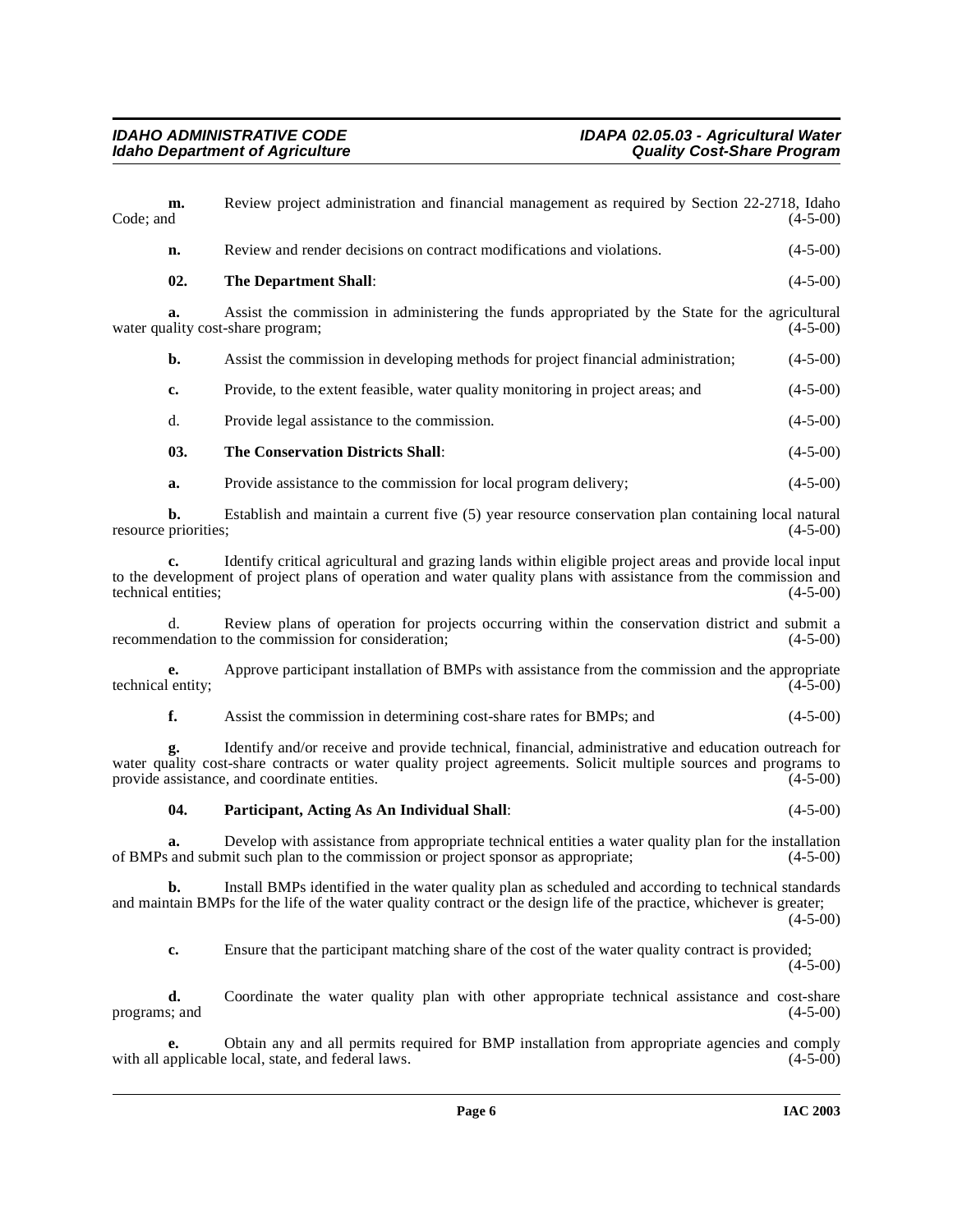<span id="page-6-6"></span>**05. Participant Acting As A Project Sponsor**. Participant, acting as a project sponsor, shall, during the life of an approved project:

**a.** Develop, with assistance from appropriate technical entities, a project plan of operation for the installation of BMPs and submit such plan to the conservation district; (4-5-00)

**b.** Review and approve or disapprove water quality plans for individual participants; (4-5-00)

**c.** Ensure BMPs identified in the project plan of operations are installed as scheduled and according to technical standards and maintained for the life of the water quality contract or the design life of the practice, whichever is greater; (4-5-00) whichever is greater;

**d.** Ensure that the individual participant matching share of the cost of the water quality contract is provided;  $(4-5-00)$ 

**e.** Coordinate the water quality cost-share project with other appropriate entities and cost-share programs; (4-5-00) programs;  $(4-5-00)$ 

**fixture any and all permits required for BMP installation are obtained from appropriate agencies** all applicable local, state and federal laws: and (4-5-00) and comply with all applicable local, state and federal laws; and

Develop and use a financial accounting system consistent with the financial accounting system commission for this program.  $(4-5-00)$ **g.** Develop and use a financial established by the commission for this program.

#### <span id="page-6-0"></span>**012. APPLICABILITY.**

<span id="page-6-4"></span>

| 01. |  | <b>Availability Of Funds.</b> The provisions of the program are subject to: | $(4-5-00)$ |
|-----|--|-----------------------------------------------------------------------------|------------|
|-----|--|-----------------------------------------------------------------------------|------------|

<span id="page-6-5"></span>**a.** The appropriation of funds by the legislature to the commission. (4-5-00)

**b.** Funds accruing to the resource conservation and rangeland development account authorized in Section 22-2730, Idaho Code. (4-5-00)

**02. Obligation Of State Funds**. The obligation of state funds to the participants is to be made on the otal water quality plan or project costs. (4-5-00) basis of total water quality plan or project costs.

**03. Relation To Other Cost-Share Programs**. Cost-share payments made under this program may be used in conjunction with other federal, state, and local programs for cost-sharing of BMPs, provided the combined total cost-share rate for any BMP does not exceed one hundred percent (100%) of the BMP cost. (4-5-00) total cost-share rate for any BMP does not exceed one hundred percent (100%) of the BMP cost.

## <span id="page-6-3"></span><span id="page-6-1"></span>**013. AGRICULTURAL PROJECT PRIORITY LIST.**

**01. Purpose**. The purpose of the agricultural project priority list is to maintain a list and schedule of ly fundable projects. (4-5-00) potentially fundable projects.

**02. Establishment**. The agricultural project priority list shall be established by the commission through an application, evaluation, and ranking process based on water quality and habitat needs and impacts, beneficial uses, costs, economic and technical feasibility, availability of program funds, and other sources of funding.  $(4-5-00)$ 

<span id="page-6-2"></span>**03. Agricultural Project Priority List Modification**. The agricultural project priority list shall be reviewed periodically and modified as necessary to assure up-to-date status of all water quality plans and project plans of operation and compatibility with applicable state rules and requirements.  $(4-5-00)$ 

**04.** Agricultural Project Bypass. An approved application that does not or will not meet criteria for timely utilization of anticipated resources may be by-passed. (4-5-00) allowing for timely utilization of anticipated resources may be by-passed.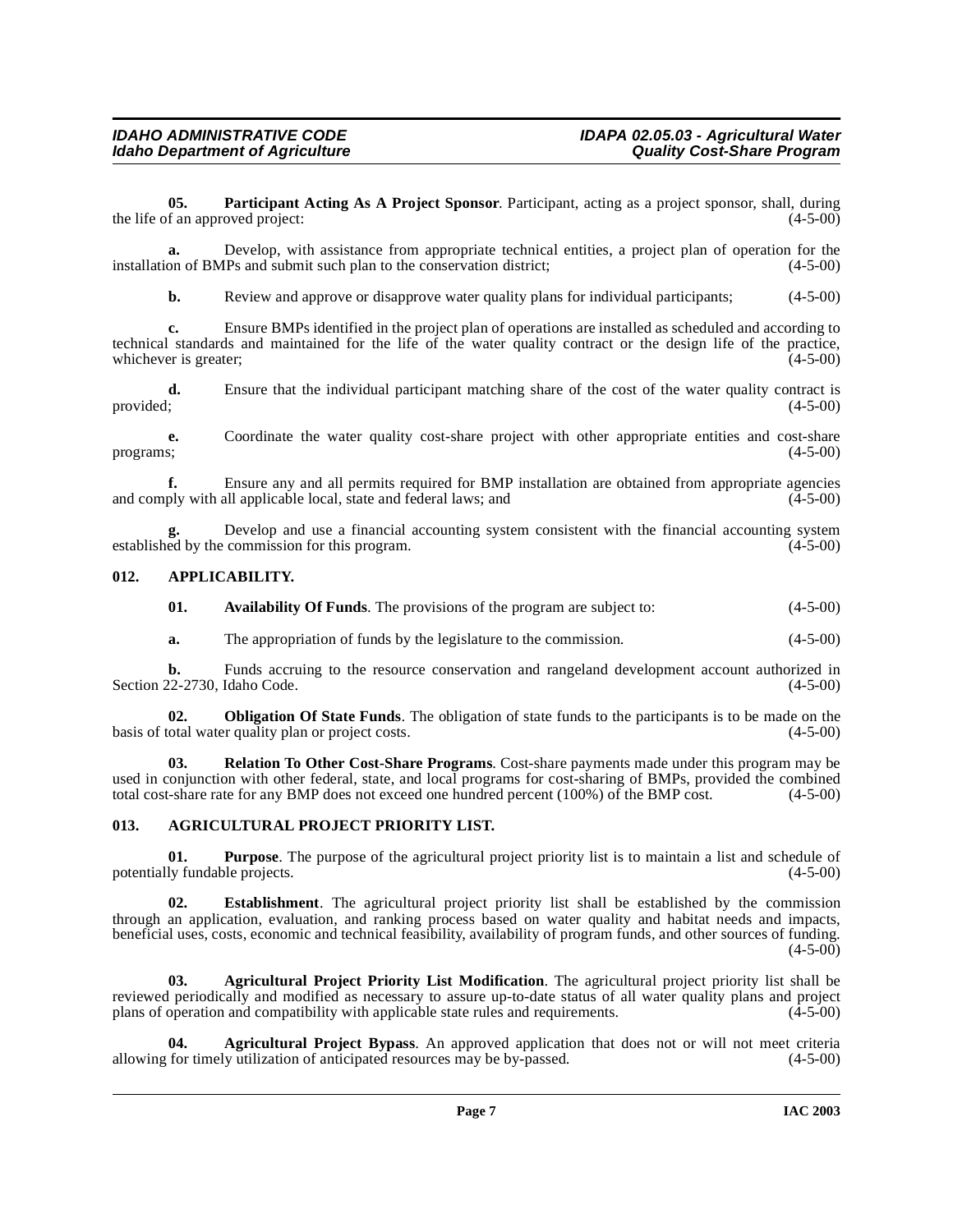### <span id="page-7-2"></span><span id="page-7-0"></span>**014. APPLICATION, EVALUATION, RANKING, AND ACCEPTANCE.**

**01. Applications Solicited From Applicants Within Eligible Project Area**. Applications will be solicited from applicants within eligible project areas for consideration of placement on the agricultural project priority list. (4-5-00) priority list. (4-5-00)

**02. Forms Prescribed By The Commission**. Applications must be submitted on forms prescribed by mission to the local conservation district or the commission. (4-5-00) the commission to the local conservation district or the commission.

**a.** Applications received by the local conservation district will be reviewed by the conservation district and forwarded to the commission with recommendations within thirty (30) days of receipt of the application. (4-5-00)

**b.** Applications received by the commission will be reviewed by the commission with the local tion district for recommendations within thirty (30) days of receipt of the application. (4-5-00) conservation district for recommendations within thirty  $(30)$  days of receipt of the application.

**03. Commission Will Determine Suitability And Conformity Of Application**. The commission will determine each application's suitability and conformity with eligible project areas.  $(4-5-00)$ 

**a.** Applications determined to be unsuitable, or that do not conform to eligible project areas will be to the applicant with a letter of explanation. (4-5-00) returned to the applicant with a letter of explanation.

**b.** Applications determined to be suitable and that conform to eligible project areas will be retained for evaluation.  $(4-5-00)$ 

**04. Applications Evaluated By Commission**. Applications determined to be suitable and which conform to eligible project areas will be evaluated by the commission and other appropriate technical entities and interests on the basis of the following criteria: (4-5-00) interests on the basis of the following criteria:

| а. | $303(d)$ listing status; and | $(4-5-00)$ |
|----|------------------------------|------------|
| b. | TMDL assessments; and        | $(4-5-00)$ |
| c. | TMDL schedule; and           | $(4-5-00)$ |
| d. | Beneficial uses; and         | $(4-5-00)$ |
| e. | Eligible project area; and   | $(4-5-00)$ |

**f.** Relative ability of proposed water quality plans and project plans of operations to protect and/or beneficial uses: and (4-5-00) improve beneficial uses; and

<span id="page-7-1"></span>

| g. | Applicants readiness; and                 | $(4-5-00)$ |
|----|-------------------------------------------|------------|
| h. | Availability of technical assistance; and | $(4-5-00)$ |
| i. | Availability of other funding sources.    | $(4-5-00)$ |

**05. Agricultural Project Priority List**. The commission will establish the agricultural project priority list based on the evaluation and in consideration of the recommendation of reviewing entities and interests.  $(4-5-00)$ 

**06. Funding Based Upon Priority Ranking**. Consideration for funding will be based upon the priority ranking determined by the commission.

**07. Priority Ranking Subject To Change**. The priority ranking of an application is subject to change the quantity and quality of current and future applications or programs or program focus. (4-5-00) based on the quantity and quality of current and future applications or programs or program focus.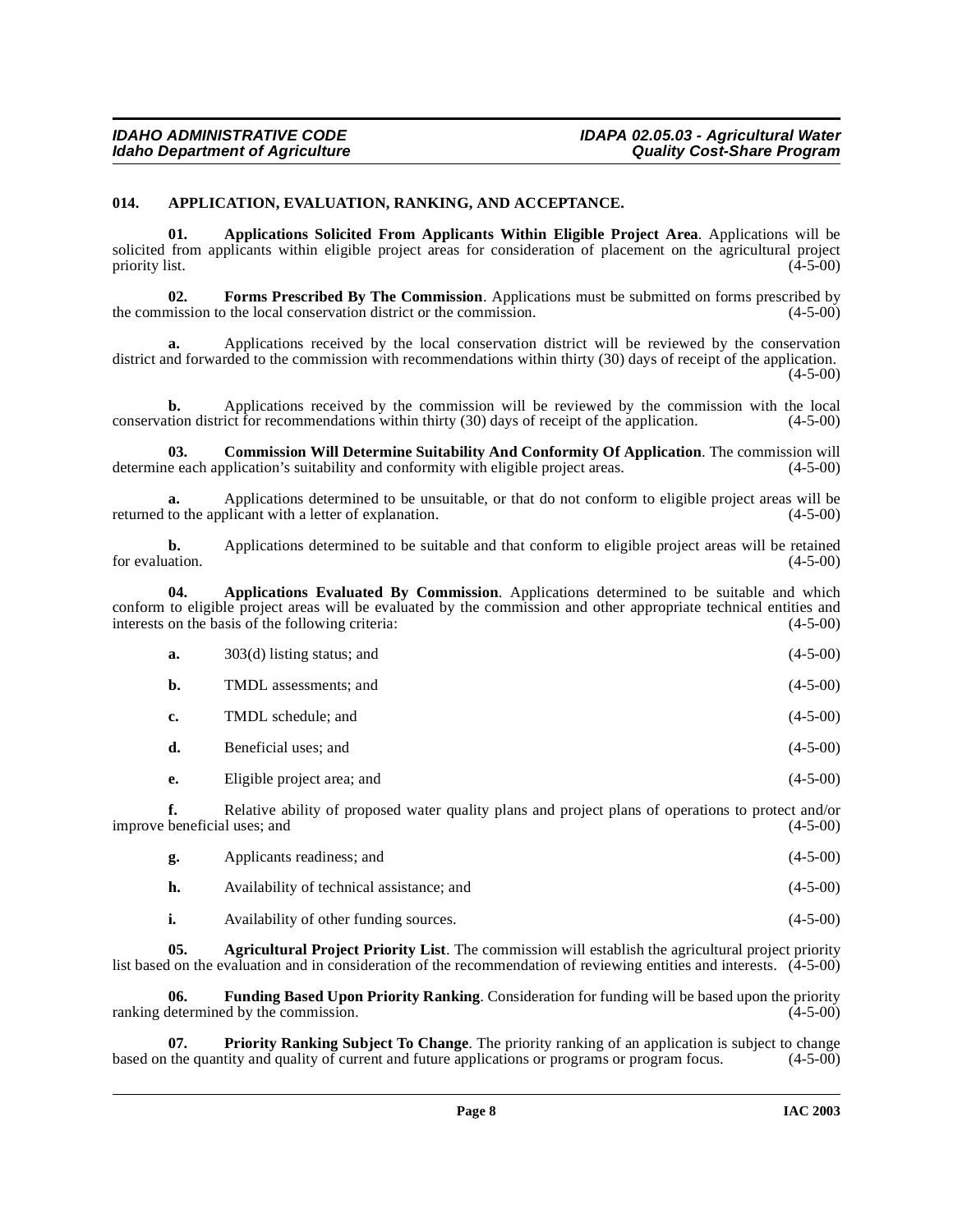## **IDAHO ADMINISTRATIVE CODE IDAPA 02.05.03 - Agricultural Water**

**08. Applicant Will Be Notified In Writing**. The commission shall notify the applicant in writing of the initial priority ranking and funding potential and any subsequent changes in the priority ranking and funding potential within thirty (30) days from the date such action occurs. potential within thirty  $(30)$  days from the date such action occurs.

<span id="page-8-3"></span>**09. Grants Based On Project Priority List Ranking And Available Funding**. Grants will be offered to districts and other eligible applicants with the highest ranking based on the project priority list and available funding. (4-5-00)  $f$ unding.  $(4-5-00)$ 

## <span id="page-8-4"></span><span id="page-8-0"></span>**015. PROJECT AGREEMENTS.**

**01. Function And Content**. Project agreements may be entered into between the commission and project sponsor. Project agreements shall detail the working arrangements and fund obligations of each party to the agreement. A project plan of operation shall be an integral part of a project agreement. (4-5-00)

**02.** Conditions. The commission may place conditions in the project agreement to enhance the ness of the project. (4-5-00) effectiveness of the project.

**03. Amendment**. A project agreement may be amended by mutual consent of the parties to the agreement. Such amendment shall be written and signed, and will become a part of the agreement. (4-5-00)

## <span id="page-8-5"></span><span id="page-8-1"></span>**016. SUSPENSION OF PROJECT AGREEMENT.**

**01. Order To Suspend**. Work on a project or a portion or phase of a project may be suspended by written order of the commission to the project sponsor. The administrator shall give not less than ten (10) days' notice<br>to the project sponsor of the order to suspend. to the project sponsor of the order to suspend.

**02. Existing Water Quality Contracts**. Suspension does not affect properly installed and existing BMPs at the time the suspension order is issued, or the project sponsors' responsibility to make payments under such contracts unless specifically prohibited in the order to suspend. (4-5-00) contracts unless specifically prohibited in the order to suspend.

**03. Cause Of Suspension**. Suspension may be required for cause, such as default by the project sponsor, including, but not limited to, failure to comply with the terms and conditions of the project agreement, or failure to comply with the agreed upon BMP standards and specifications at the time the project agreement was approved. Suspension may also be ordered due to a lack of available funding, modification of the program, or the result of advancements in technology, which render current procedures less effective. (4-5-00) result of advancements in technology, which render current procedures less effective.

**04. Compliance With Order**. Upon receipt of a suspension order, the project sponsor shall tely comply with the order. (4-5-00) immediately comply with the order.

## <span id="page-8-6"></span><span id="page-8-2"></span>**017. TERMINATION OF PROJECT AGREEMENT.**

**01. Cause Of Termination**. A project agreement may be terminated for cause, which includes, but is not limited to one (1) or more of the following: (4-5-00) (4-5-00)

a. Failure or inability of the project sponsor to perform in accordance with the provisions of the greement; (4-5-00) project agreement;

**b.** Failure through no fault of the project sponsor to achieve an adequate level of participation as ed by the commission; (4-5-00) determined by the commission;

**c.** Other evidence that the action planned in the project agreement will not be achieved; or  $(4-5-00)$ 

**d.** Continuation of the project will not be of benefit to the State.  $(4-5-00)$ 

**02. Commission Authorization**. After the participant has been afforded an opportunity for consultation with the commission, the administrator can request authorization from the commission to terminate the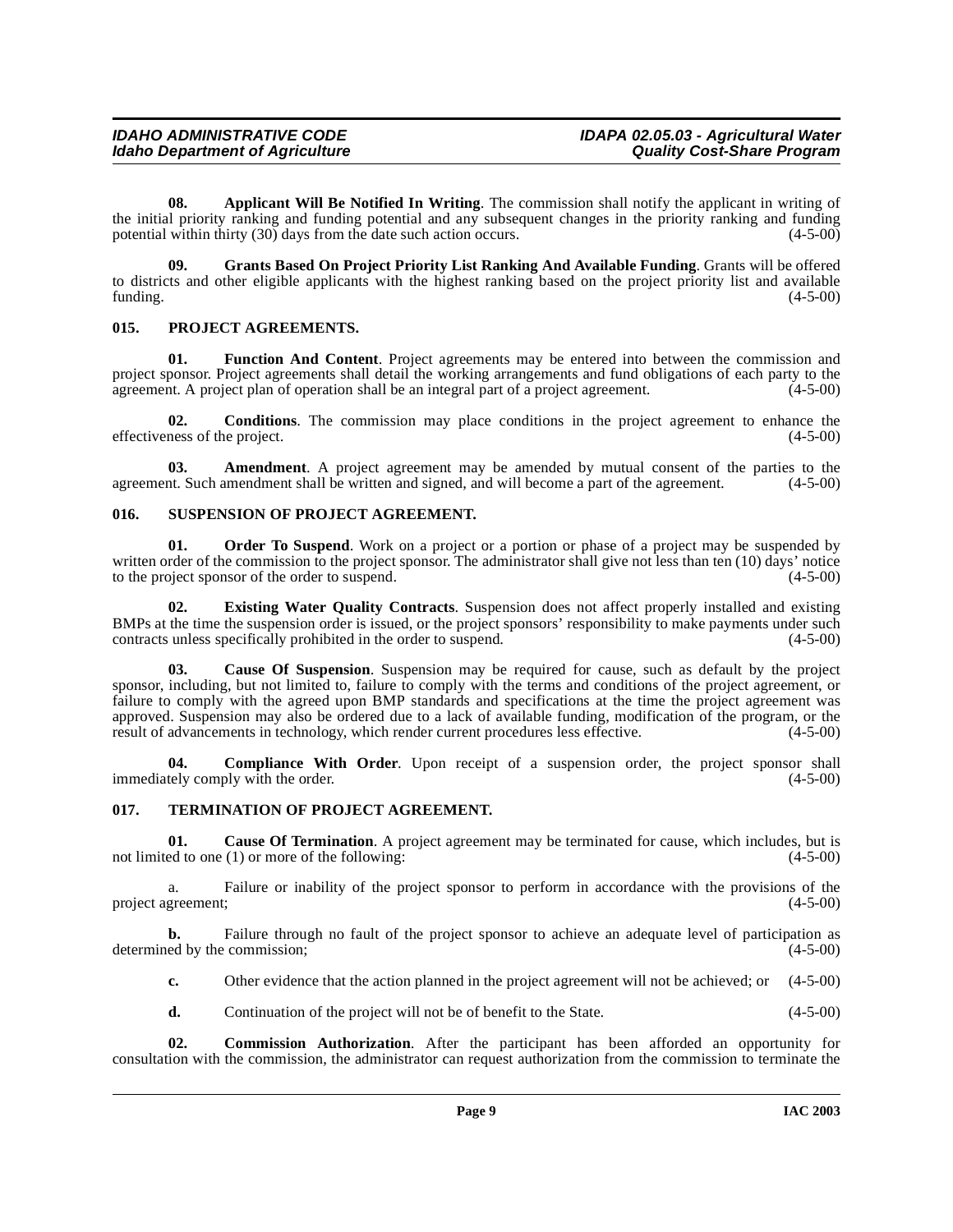## **IDAHO ADMINISTRATIVE CODE IDAPA 02.05.03 - Agricultural Water**

project agreement in whole or in part. (4-5-00)

**03. Termination**. The administrator shall, based on any of the causes identified in Subsection 017.01, issue a notice of intent to terminate the agreement. The administrator shall give not less than ten (10) days written notice to the project sponsor of intent to terminate the agreement in whole or in part. (4-5-00)

**04. Termination Notice**. Termination of all or part of the project agreement may be carried out by issuance of a project agreement termination notice by the administrator. The notice shall establish the effective date of termination of the project agreement, the basis for settlement of project agreement termination costs, and the amount and date of payment of any sums due either party. (4-5-00) (4-5-00)

<span id="page-9-2"></span>**05. Project Sponsor Responsibilities**. In those cases where cause for project agreement termination is based on the project sponsor's failure or inability to perform, the project sponsor shall refund to the commission unexpended project funds. (4-5-00)

**a.** The project sponsor, with approval of the administrator may retain funds needed to meet existing bligations. (4-5-00) project obligations.

**b.** The participant shall not make any new commitments or fund obligations, or enter into any new ality contracts subsequent to written notice of termination.  $(4-5-00)$ water quality contracts subsequent to written notice of termination.

**c.** Upon termination of the project agreement, the responsibility for administering existing water ontracts in the project area shall be transferred immediately to the commission. (4-5-00) quality contracts in the project area shall be transferred immediately to the commission.

**06. Other Causes**. In those cases where cause for project agreement termination is through no fault of the project sponsor, the project sponsor shall be allowed to fulfill the obligations of its existing water quality contracts. The project sponsor shall not enter into any new water quality contracts without commission approval.

(4-5-00)

## <span id="page-9-3"></span><span id="page-9-0"></span>**018. WATER-QUALITY CONTRACTS.**

**01. Function And Content**. Water-quality contracts may be entered into between the commission or project sponsor and a participant. Water quality contracts shall detail the working arrangements and fund obligations of each party to the contract. A participant water quality plan shall be an integral part of the contract.  $(4-5-00)$ 

**02. Conditions**. The commission or project sponsor may place conditions in the water quality contract ce the effectiveness of the contract. to enhance the effectiveness of the contract.

**03.** Amendment. A water quality contract may be amended by mutual consent of signatories to the Such amendment shall be written and signed and become a part of the contract. (4-5-00) contract. Such amendment shall be written and signed and become a part of the contract.

**04. Application For Cost-Share Assistance**. The commission shall ensure that a procedure exists for applying for cost-share assistance. Said procedure shall include, but not be limited to: (4-5-00)

<span id="page-9-1"></span>

| a. | A standard application form as provided by the commission; and | $(4-5-00)$ |
|----|----------------------------------------------------------------|------------|
|    |                                                                |            |

- b. A method of determining priorities for assistance; and (4-5-00)
- **c.** A method of approving or disapproving applications for cost-share assistance. (4-5-00)

**05. Water Quality Plan**. The participant's water quality plan, developed by the participant with technical assistance from the appropriate technical entity, shall include but not be limited to the following; (4-5-00)

- **a.** BMPs that reduce or abate agricultural nonpoint source pollution; (4-5-00)
- **b.** BMPs for critical areas or pollution sources on the participant's operation; (4-5-00)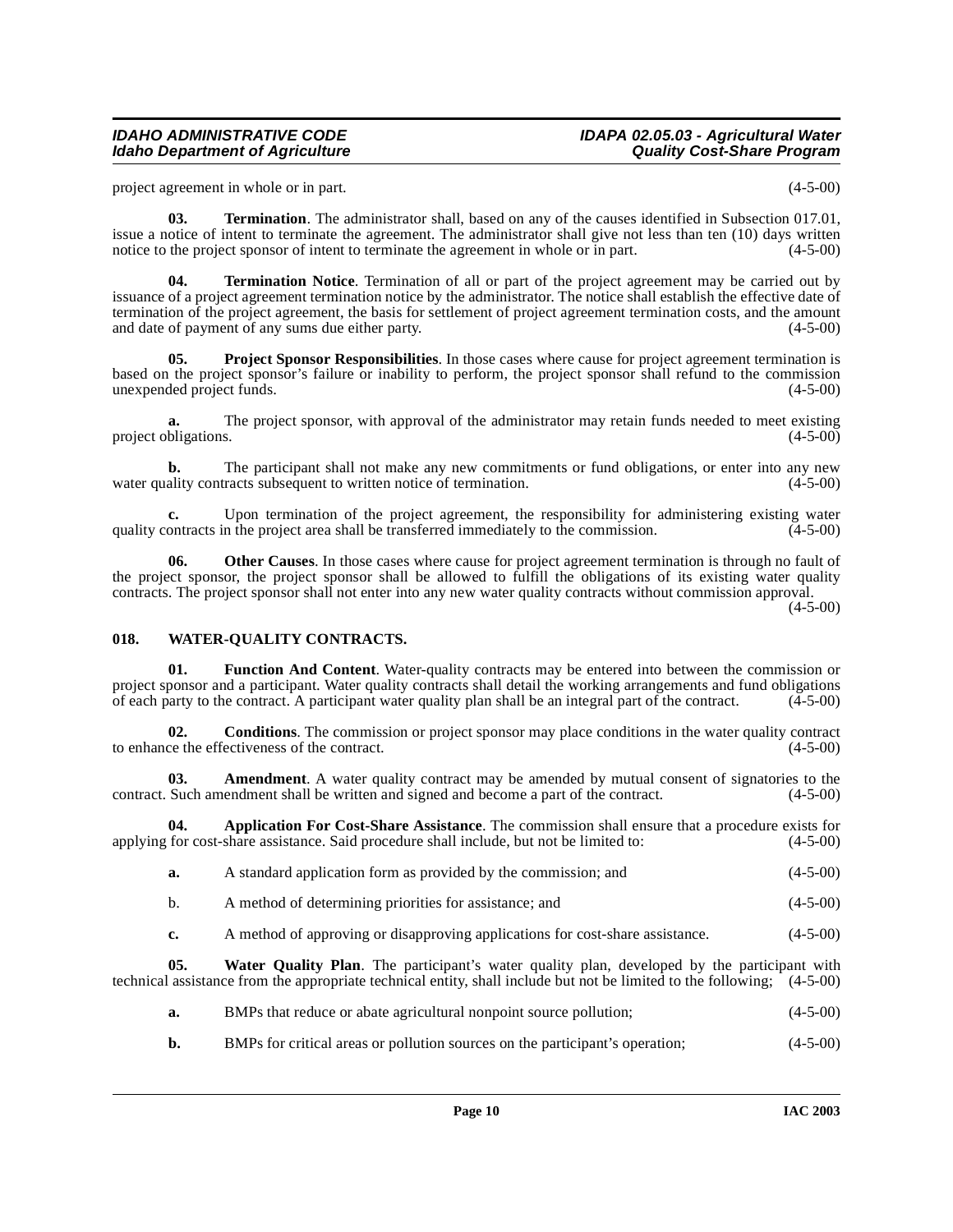## **IDAHO ADMINISTRATIVE CODE IDAPA 02.05.03 - Agricultural Water Idaho Department of Agriculture**

**c.** A time schedule for implementation of BMPs and cost estimates of BMP application that includes, t, cost-share rate, cost-share payment, and participant's share; (4-5-00) total cost, cost-share rate, cost-share payment, and participant's share;

**d.** Certification by the technical entity of the technical adequacy of the water quality plan and of subsequent modifications; (4-5-00)

**e.** Map(s), photograph(s), or illustration(s) showing location of proposed BMPs; and (4-5-00)

**f.** Technical solutions or practices recommended by the conservation district which are not currently listed as BMPs will be considered for cost-share by the commission or project sponsor. (4-5-00)

### **06. Cost-Sharing**. (4-5-00)

**a.** The BMP cost-share rate, not to exceed ninety percent (90%) of the BMP cost, shall be determined by the commission through consultation with the local conservation district. (4-5-00)

**b.** A participant entering into a water quality contract under this program may not receive more than maximum amount of cost-share established by the commission under this program.  $(4-5-00)$ the total maximum amount of cost-share established by the commission under this program.

**c.** Cost-sharing will not be provided for: (4-5-00)

i. Measures installed primarily for bringing additional land into agricultural or grazing production; or (4-5-00)

ii. Measures installed primarily for increasing production on existing agricultural or grazing land; or  $(4-5-00)$ 

iii. Measures having flood protection as the primary purpose. (4-5-00)

**07. Relation To Other Cost-Share Programs**. Cost-share payments made under this program may be used in conjunction with other federal, state, and local programs for cost-sharing of BMPs, provided the combined total cost-share rate for any BMP does not exceed one hundred percent (100%) of the BMP cost. (4-5-00) total cost-share rate for any BMP does not exceed one hundred percent  $(100%)$  of the BMP cost.

#### <span id="page-10-3"></span><span id="page-10-0"></span>**019. COST-SHARE PAYMENTS.**

**01. Cost-Share Payments**. Cost-share payments are to be made by the commission or project sponsor upon determination by the commission or project sponsor, local conservation district and appropriate technical entity that the BMPs or identifiable units thereof have been properly installed and meet the standards and specifications effective at the time of water quality contract approval.  $(4-5-00)$ 

<span id="page-10-5"></span>**02. Request For Cost-Share Payments**. Request for cost-share payment must be submitted to the commission or project sponsor and supported by such cost receipts as required by the commission or project sponsor. It is the participant's responsibility to request payments.  $(4-5-00)$ 

**03. Payments**. Cost-share payments shall be made to the participant by the commission or project within thirty (30) days receipt of request. (4-5-00) sponsor within thirty  $(30)$  days receipt of request.

<span id="page-10-4"></span>**04. Payments Pending Non-Compliance Decision**. No cost-share payments shall be made pending a decision on whether non-compliance in a water quality contract has occurred or whether or not a water quality contract shall be terminated. (4-5-00) contract shall be terminated.

### <span id="page-10-2"></span><span id="page-10-1"></span>**020. CONTRACTING.**

**01. Commission As Beneficiary**. The commission shall be specified as an intended beneficiary of all nt contracts and shall be empowered to enforce the terms of such contracts. (4-5-00) participant contracts and shall be empowered to enforce the terms of such contracts.

**02. Participation**. To participate, an applicant must enter into a water quality contract that includes a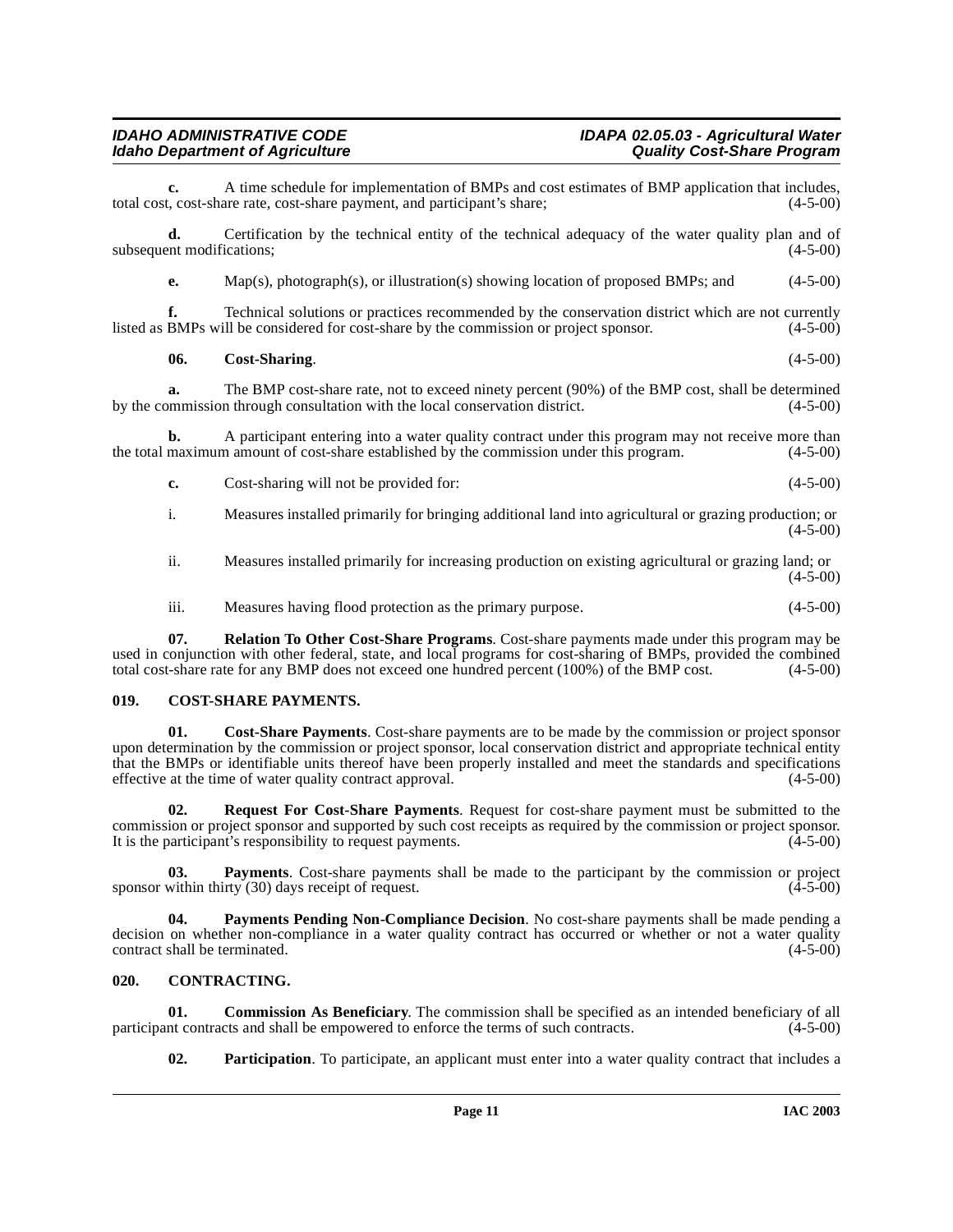## **IDAHO ADMINISTRATIVE CODE IDAPA 02.05.03 - Agricultural Water**

water quality plan. (4-5-00)

**03. Contract Signatories**. All persons or designated representatives who own, control, or share control of the land described in the water quality contract. (4-5-00)

**04.** Evidence Of Control. The participant must furnish satisfactory evidence of ownership or control described in the water quality contract during the contract period. (4-5-00) of the land described in the water quality contract during the contract period.

<span id="page-11-1"></span>**05. No Cost-Share For Previously Installed BMPs**. Cost-share payments cannot be provided for any BMP that has been installed or initiated before the participant(s) and the commission or the project sponsor signs the water quality contract. (4-5-00)

**06. Water Quality Contract Requirements**. The water quality contract shall include, but not be limited to, the following: (4-5-00)

<span id="page-11-5"></span>

| <b>a.</b> | Basic contract document;      | $(4-5-00)$ |
|-----------|-------------------------------|------------|
| b.        | Special provisions as needed; | $(4-5-00)$ |

**c.** Water quality plan; and (4-5-00)

d. Any other information deemed necessary by the commission or project sponsor. (4-5-00)

**07. BMP Standards And Specifications**. A participant shall install BMPs according to the standards ifications effective at the time the water quality plan is prepared. (4-5-00) and specifications effective at the time the water quality plan is prepared.

**08. Operation And Maintenance**. The water quality contract shall require that BMPs are operated and maintained by the participant to accomplish the purpose for which they were designed at no cost to the commission or project sponsor. All BMPs installed and cost-shared under water quality contracts shall be maintained without benefit of additional cost-sharing for one (1) year or design life of the practice, whichever is greater. (4-5-00)

**09. Water Quality Contract Period**. The water quality contract period shall be not less than one (1) and not more than ten  $(10)$  years.

<span id="page-11-4"></span><span id="page-11-2"></span>

| 10. |  | <b>Participant's Responsibilities.</b> A participant is responsible for the following: | $(4-5-00)$ |
|-----|--|----------------------------------------------------------------------------------------|------------|
|-----|--|----------------------------------------------------------------------------------------|------------|

**a.** Complying with the terms of the water quality contract;  $(4-5-00)$ 

**b.** Keeping the commission informed of the participant's current mailing address; (4-5-00)

**c.** Obtaining and maintaining any required permits necessary to perform the planned work; and  $(4-5-00)$ 

<span id="page-11-3"></span>**d.** Installing, operating, and maintaining BMPs set forth in the water quality contract. (4-5-00)

#### <span id="page-11-0"></span>**021. WATER QUALITY CONTRACT MODIFICATION.**

**Contract Modification Approval.** Water quality contracts may be modified upon recommendation of the local conservation district and the appropriate technical entity subject to approval by the project sponsor and commission. (4-5-00)  $\epsilon$  commission. (4-5-00)

**02. Land Transfer**. In the event land under a water quality contract is transferred in whole or in part by sale or other transfer action: (4-5-00) (4-5-00)

**a.** That portion of the contract applicable to the land transferred is terminated with the original int of such land; (4-5-00) participant of such land;

| The original participant: | $(4-5-00)$ |
|---------------------------|------------|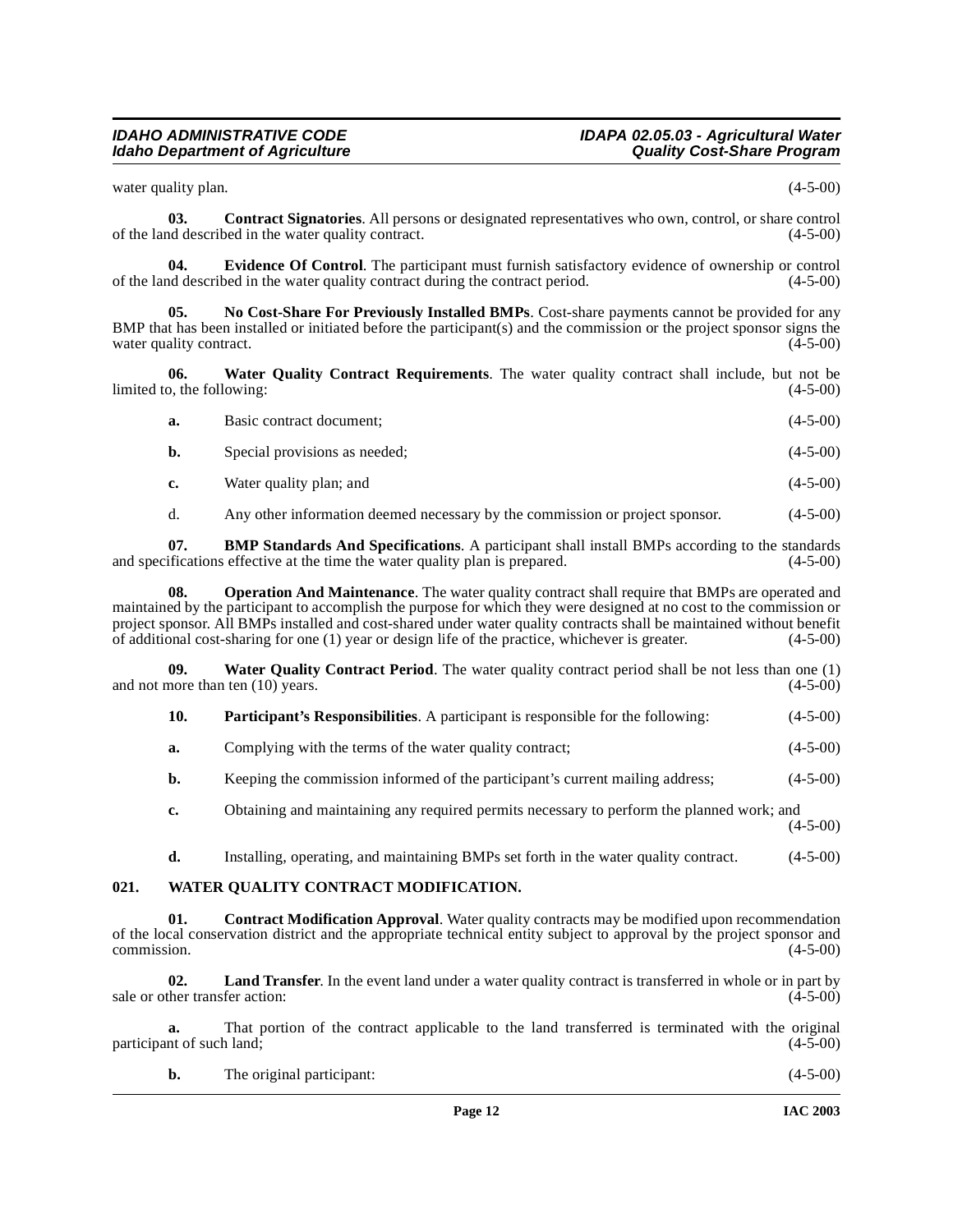i. Forfeits all rights to any future cost-share payment on the land transferred. (4-5-00)

ii. Must refund all cost-share payments that have been made on the transferred land unless the new owner or operator becomes a party to a water quality contract, or it is determined by the commission or project sponsor that the established BMPs will provide water quality benefits for the design life of the BMP, in which case the payment may be retained. (4-5-00) payment may be retained.

**c.** A new participant may enter into a water quality contract essentially containing the original terms and conditions for the transferred land as the water quality contract with the original participant, unless otherwise modified by the project sponsor and commission. (4-5-00)

**d.** Water quality contracts for both the original and new participant shall be modified to accommodate the land transfer while maintaining the integrity of the original water quality contract. (4-5-00)

#### <span id="page-12-4"></span><span id="page-12-0"></span>**022. WATER QUALITY CONTRACT COMPLIANCE.**

**01. Non-Compliance**. A participant shall be in non-compliance of the water quality contract for causes including but not limited to one (1) or more of the following: (4-5-00)

**a.** Knowingly or negligently destroys, abandons, or modifies a BMP implemented in accordance with requality plan, unless prior written approval is given by the project sponsor and commission.  $(4-5-00)$ the water quality plan, unless prior written approval is given by the project sponsor and commission.

**b.** Files a request for cost-share payment for BMPs not installed or carried out, or for BMPs implemented in a manner that does not meet specifications. (4-5-00)

#### **02. Notice Of Non-Compliance**. (4-5-00)

**a.** If the project sponsor or commission determine that non-compliance has occurred which would call for a forfeiture, refund, payment adjustment, or termination, written notice thereof shall be given to the participant(s).  $(4 - 5 - 00)$ 

**b.** The written notice shall set forth the nature of the alleged non-compliance and shall inform the participant that an opportunity will be given to appear at a compliance review before the project sponsor or commission. A written request shall be filed by the participant for such review no later than thirty  $(30)$  days after the issuance of the notice of non-compliance. issuance of the notice of non-compliance.

#### **03. Non-Compliance Review**. (4-5-00)

**a.** Upon a timely receipt of request for non-compliance review, the project sponsor or commission if the participant in writing of the time, date, and place set for the review. (4-5-00) shall notify the participant in writing of the time, date, and place set for the review.

**b.** If the participant does not file a timely written request for review, or fails to appear at the review so requested, the participant shall have no further right to a review before the project sponsor or commission. (4-5-00)

**04.** Notification Of Review Determination. The project sponsor or commission shall notify the nt in writing of the determination. (4-5-00) participant in writing of the determination.

<span id="page-12-2"></span>**05. Forfeiture Of Further Cost-Share Payments**. A participant determined by the project sponsor or commission to be in non-compliance of the water quality contract shall forfeit all rights to further cost-share payments under the water quality contract. payments under the water quality contract.

<span id="page-12-3"></span>**06. Refund Of Cost-Share Payments**. A participant determined by the project sponsor or commission to be in non-compliance of the water quality contract shall make refunds of cost-share payments received under the water quality contract or accept payment adjustments in the contract. (4-5-00) water quality contract or accept payment adjustments in the contract.

<span id="page-12-1"></span>**07. Appeal Of Review Determination**. Appeal of the review determination may be made by any participant adversely affected by the determination in accordance with Title 67, Chapter 52, Idaho Code. (4-5-00)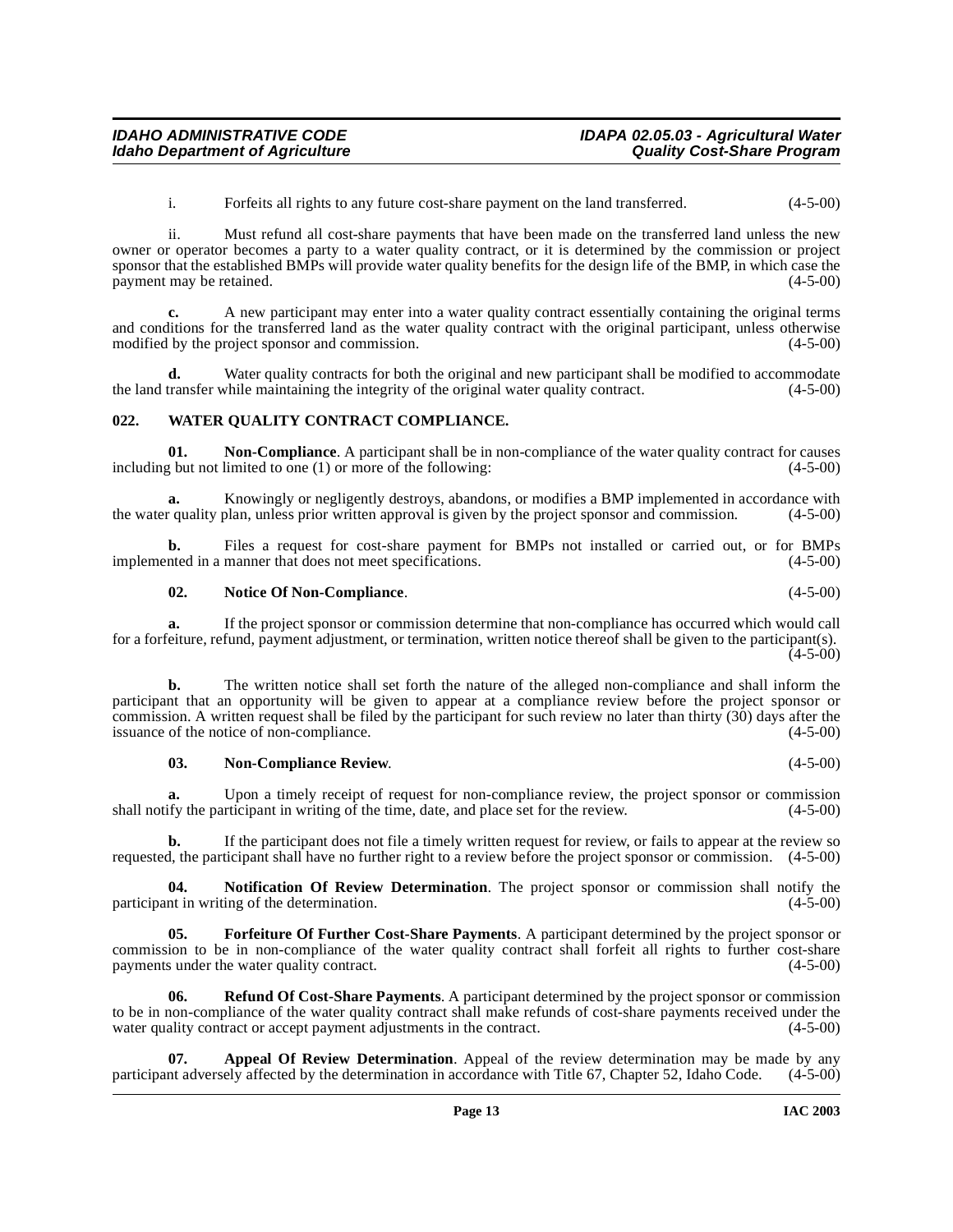**a.** A participant determined to be in non-compliance by a project sponsor may request, in writing, review by the commission within thirty (30) days of issuance of notification of non-compliance determination.  $(4-5-00)$ 

**b.** All appeals to the commission shall be conducted in accordance with Title 67, Chapter 52, Idaho (4-5-00)  $\text{Code.}$  (4-5-00)

## <span id="page-13-7"></span><span id="page-13-0"></span>**023. QUALITY CONTROL.**

**01. Rights Of Access**. The commission or project sponsor shall have the right of access, at reasonable times and upon proper notification, to land under contract, and the right to access and examine any contract and costshare records. Right of access is limited to furnishing technical assistance and to inspecting work performed under the  $\epsilon$  (4-5-00) contract. (4-5-00)

**02. BMP Inspections**. Spot checks to ensure proper BMP design installation and maintenance shall be conducted in a manner consistent with the policies and procedures of the commission or project sponsor and appropriate technical entities. (4-5-00) appropriate technical entities.

**03.** Inspection Report. The participant shall report the findings of BMP inspections annually to the ion or project sponsor. (4-5-00) commission or project sponsor.

#### <span id="page-13-5"></span><span id="page-13-1"></span>**024. PROJECT AND PROGRAM EVALUATIONS.**

**01. Purpose**. The purpose of project and program evaluations is to assess the effectiveness of the various projects and the overall program in reducing water pollution from agricultural and grazing nonpoint sources. (4-5-00)

**02. Project Evaluation**. Project evaluations shall be conducted annually by the commission, project sponsor, appropriate technical entity, and the participant to determine BMP implementation progress and resulting improvements in water quality. (4-5-00)

**03. Project Evaluation Criteria**. Criteria for the evaluation of project effectiveness shall include, but not be limited to:  $(4-5-00)$ 

<span id="page-13-6"></span>

| Achievement of project goals for reduction of pollutant loadings; | $(4-5-00)$ |
|-------------------------------------------------------------------|------------|
|                                                                   |            |

- **b.** Achievement of a minimum level of participation; (4-5-00)
- **c.** Achievement of project goals for installation of BMPs; (4-5-00)
- **d.** Project's contribution toward meeting state water quality goals; (4-5-00)

**e.** Project's contribution toward implementing the Idaho Agricultural Pollution Abatement Plan; and  $(4-5-00)$ 

<span id="page-13-4"></span>**f.** Prudent use and management of public funds. (4-5-00)

**04. Agricultural Water Quality Cost-Share Program Evaluation**. Program evaluations shall be conducted annually by the commission, conservation districts, technical entities, and participants to determine the overall effectiveness of the program in improving water quality. (4-5-00) overall effectiveness of the program in improving water quality.

#### <span id="page-13-2"></span>**025. INCLUSIVE GENDER.**

For the purposes of these rules, words used in the masculine gender include the feminine, or vice-versa, where appropriate. (4-5-00) appropriate. (4-5-00)

#### <span id="page-13-3"></span>**026. -- 999. (RESERVED).**